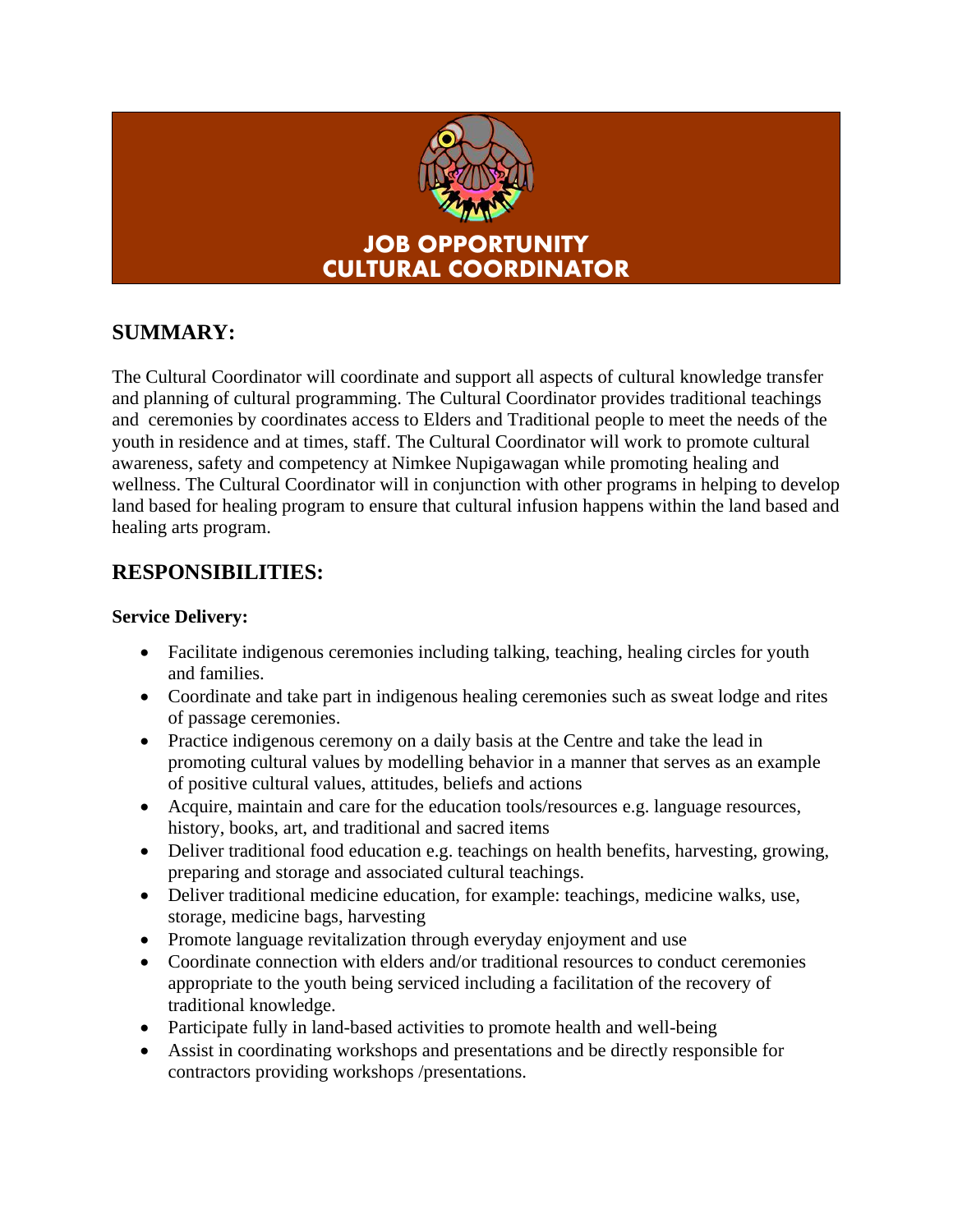- Perform an indigenous evaluation with Continuous Care Coordinator to determine meaning and learning in workshops/presentation.
- Look at development, implementation and facilitation on new and relevant cultural services/programs
- Create a workplan reflective of the work to be accomplished
- Create and maintain a trusted traditional knowledge/elder resource/directory
- Strive to maintain organizational cultural competency, safety, and cultural sustainability at Nimkee Nupigawagan Healing Centre.
- Provide insight and support in the development of protocols and agreements with internal and external stakeholders as directed
- Attend staff meetings, workshops, seminars and conferences that relate to the cultural coordinator role
- Participate as a resource person at training session, committee meetings including smudging, drumming, singing and opening prayer as culturally competence level.

### **Administration:**

- Development of culture-based work plan that support program and service design and provision
- Able to follow service delivery framework and reporting.
- Maintain documentation, comprehensive and up-to-date client files and systems
- Compile/Record statistical information as required and as it changes
- Submit written reports, programming activities and committee work, if necessary
- Complete internal day to day administration tasks i.e. time sheets, requisitions, mileage logs, expense reports
- Participate in relevant conference, training workshops and related courses and meetings for professional development as required or directed
- Ability to maintain a professional public image representing indigenous culture in the region.
- Ability to work collaboratively as a team member.

# **QUALIFICATIONS:**

- Diploma in Indigenous studies/social services or combination of minimum of 3 years of related work experience within an Indigenous organization or community.
- Must be an indigenous person.
- Must have a valid Ontario Driver's License
- Strong knowledge and current practice of Indigenous culture and history, with emphasis on family violence, child welfare, the impacts of trauma, Indigenous youth engagement and community outreach.
- Knowledge of Southwestern Ontario First Nations healing and social services.
- Extensive experience working with Indigenous children, youth and families in a healing and wellness capacity.
- Understand decolonization and experience in the provision of decolonization education with results.